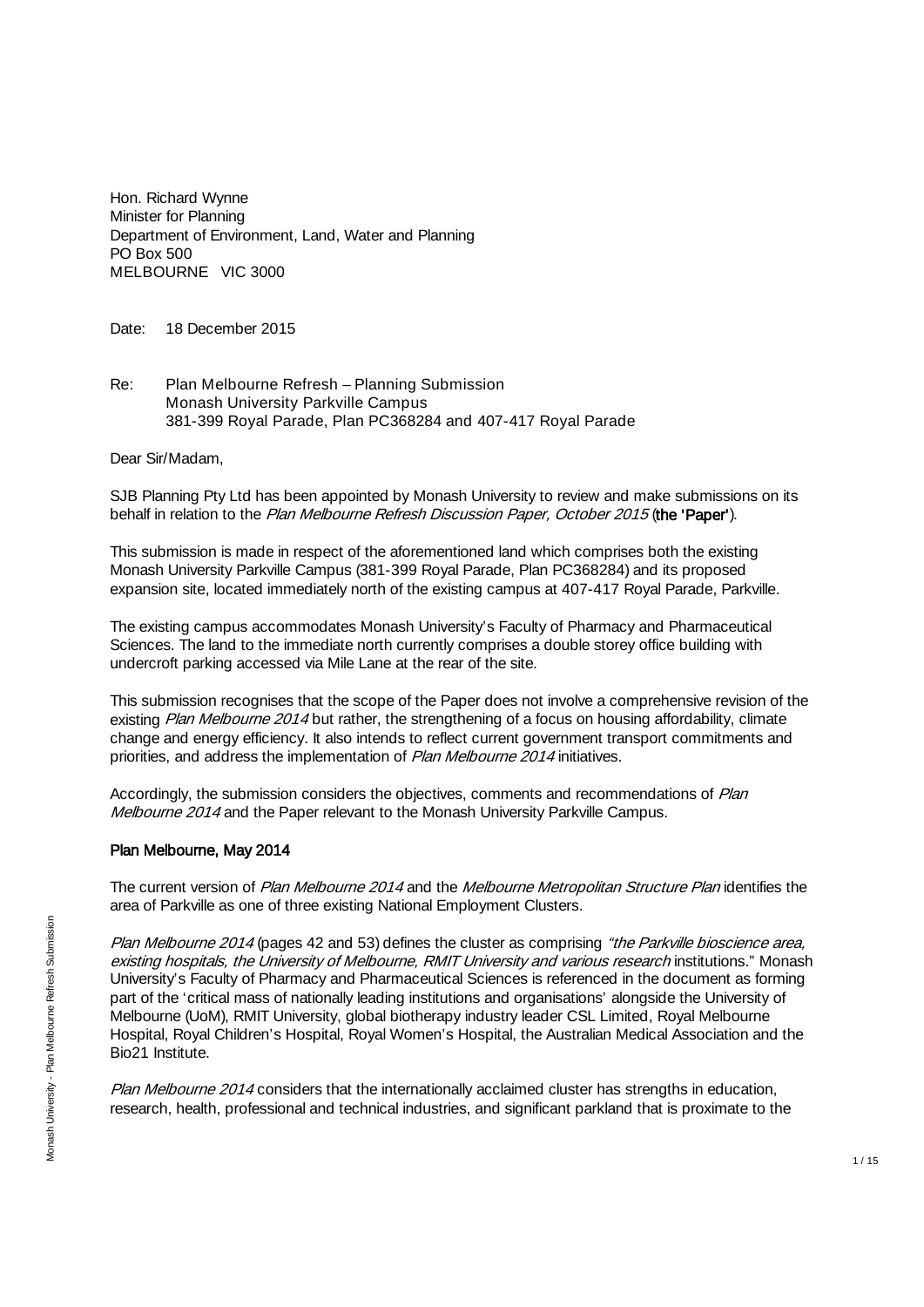city and able to facilitate the continued supply of appropriate land for commercial, housing and knowledge-based enterprises.

It also notes that the cluster is extremely well serviced by public transport; being accessible by 12 of Melbourne's 29 tram routes and Bus Service Route 401 (North Melbourne Station to Parkville). It furthermore notes that the cluster will continue to benefit from future upgrades associated with the Melbourne Rail Link project and improvements to local cross-town bus services that will increase the frequency, connections and capacity of current services.

The cluster currently provides approximately 32,700 jobs. Existing employment however is expected to increase in line with the Central subregion population growth forecasts  $(230,000$  to 280,000 people by 2031) and expansion plans for leading institutions and organisations including the \$1 billion Victorian Comprehensive Cancer Centre (VCCC). It also states that the 'two universities' are expanding their facilities to incorporate greater collaboration and joint projects with industry.

The City of Melbourne, the University of Melbourne, RMIT University, CSIRO, Royal Melbourne Hospital, Royal Women's Hospital and Royal Children's Hospital are identified by the document as the key future partners in the cluster.



#### Source: Plan Melbourne (May 2014)

There are several Directions and Initiatives under the plan that address the Parkville National Employment Cluster (Refer to Appendix A). Of particular relevance to Monash University are, Initiatives 1.5.1 and 1.5.4, set out below.

| <b>Direction</b>                                              | <b>Initiative</b>                                                              | Comment                                                                                                                                                                                                                                                             |
|---------------------------------------------------------------|--------------------------------------------------------------------------------|---------------------------------------------------------------------------------------------------------------------------------------------------------------------------------------------------------------------------------------------------------------------|
| Direction 1.5 Plan<br>for jobs closer to<br>where people live | Initiative 1.5.1<br>Facilitate the<br>development of<br>National<br>Employment | National Employment Clusters will promote employment<br>growth outside of the central city area, reducing travel<br>demand, improving productivity associated with<br>agglomeration and optimising existing government assets<br>and improved access to employment. |
|                                                               | <b>Clusters</b>                                                                |                                                                                                                                                                                                                                                                     |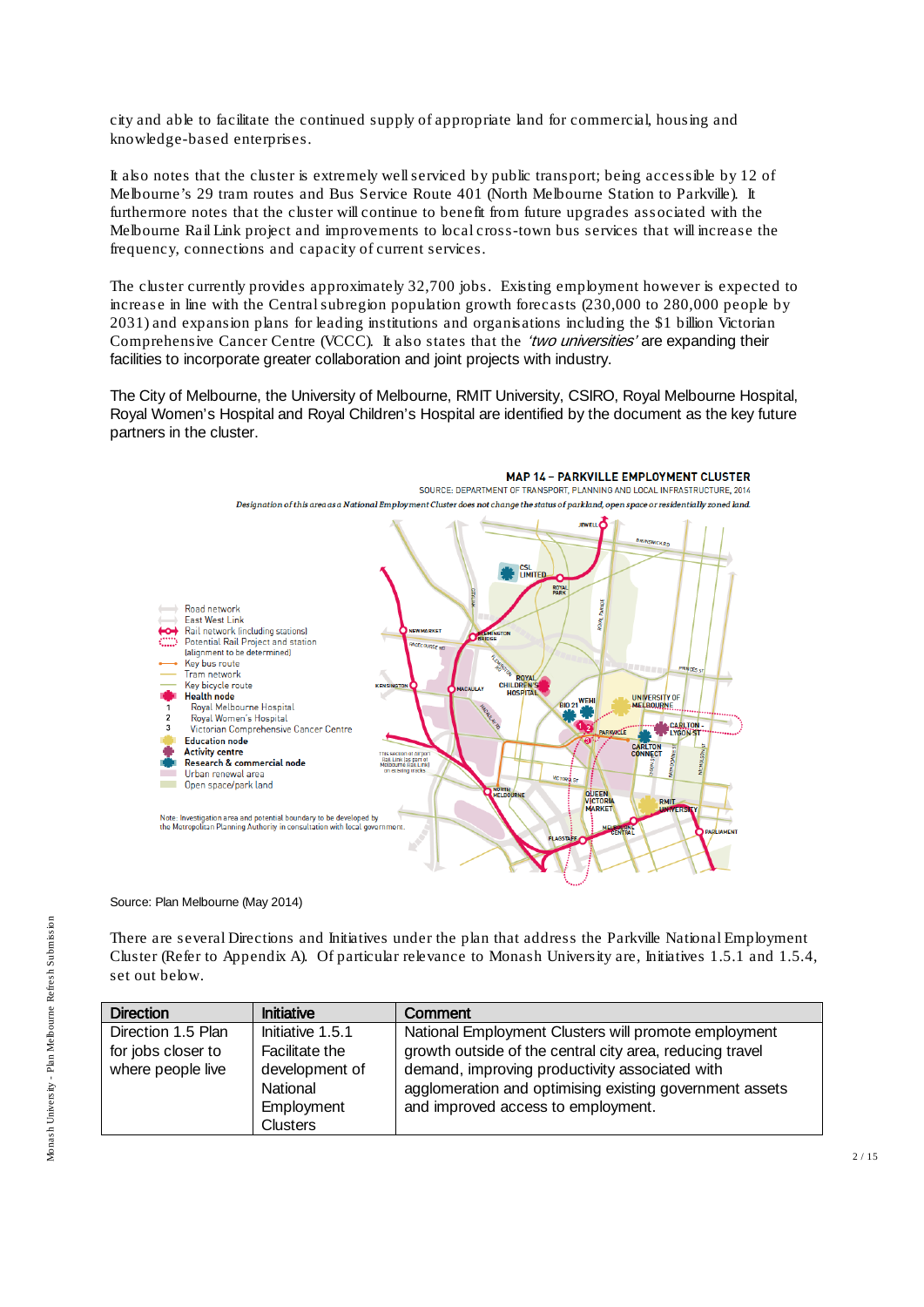|                                                                      | The clusters are focused on knowledge-based businesses<br>that co-locate to derive productivity and economic gains,<br>access to a deeper skilled labour pool and infrastructure, and<br>knowledge sharing. They are expected to continue evolving<br>into vibrant, diverse locations that are well-served by public<br>transport.                                                            |
|----------------------------------------------------------------------|-----------------------------------------------------------------------------------------------------------------------------------------------------------------------------------------------------------------------------------------------------------------------------------------------------------------------------------------------------------------------------------------------|
|                                                                      | Each national employment cluster is anchored by specialized<br>activity that has seeded its growth, but which over time will<br>develop a unique profile, building on its competitive<br>strengths.                                                                                                                                                                                           |
|                                                                      | The Parkville cluster is recognised as being firmly established<br>and as having significant potential to grow and diversify<br>further.                                                                                                                                                                                                                                                      |
|                                                                      | Initiative 1.5.1 is focused on ensuring the development of the<br>national employment clusters to support productivity through<br>a new city structure. It includes actions that make these<br>locations investment-ready, and to maximise choices for the<br>location of knowledge-intensive firms and jobs. National<br>employment clusters will be a focus of public transport<br>networks |
|                                                                      | In the short term, the Initiative seeks to prepare a long-term<br>plan and governance to guide their growth and development,<br>and an appropriate planning framework.                                                                                                                                                                                                                        |
| Initiative 1.5.4<br>Accelerate<br>investment in<br>Melbourne's outer | Development of the National Employment Clusters including<br>Parkville will increase access to high-value knowledge jobs in<br>the subregions.                                                                                                                                                                                                                                                |
| areas to increase<br>local access to<br>employment                   | The Initiative's short term goals include working with<br>government departments to identify strategic locations for<br>health and education facilities.                                                                                                                                                                                                                                      |
|                                                                      |                                                                                                                                                                                                                                                                                                                                                                                               |

#### Plan Melbourne Refresh Discussion Paper, October 2015

The Paper is informed by the 'Plan Melbourne 2015 Review' which was a report prepared by the Ministerial Advisory Committee in June 2015. The Committee report makes a series of observations and recommendations in line with the key objectives of Plan Melbourne 2014.

The Paper builds on the extensive work and consultation underpinning Plan Melbourne 2014 and the June 2015 MAC Report. Given extensive support for much of Plan Melbourne 2014, it is proposed that the refreshed Plan Melbourne 2016 will maintain its key priorities but strengthen the focus on housing affordability, economic growth, climate change and energy efficiency.

The refresh process will result in various updates to Plan Melbourne 2014 that are reflective of current government transport commitment and priorities; and document the progress in implementing Plan Melbourne initiatives and actions.

In relation to the Parkville National Employment Cluster, the Paper makes the following particularly relevant comments and recommendations. A summary of all comments and recommendations relevant to the Parkville Employment Cluster is included at Appendix A.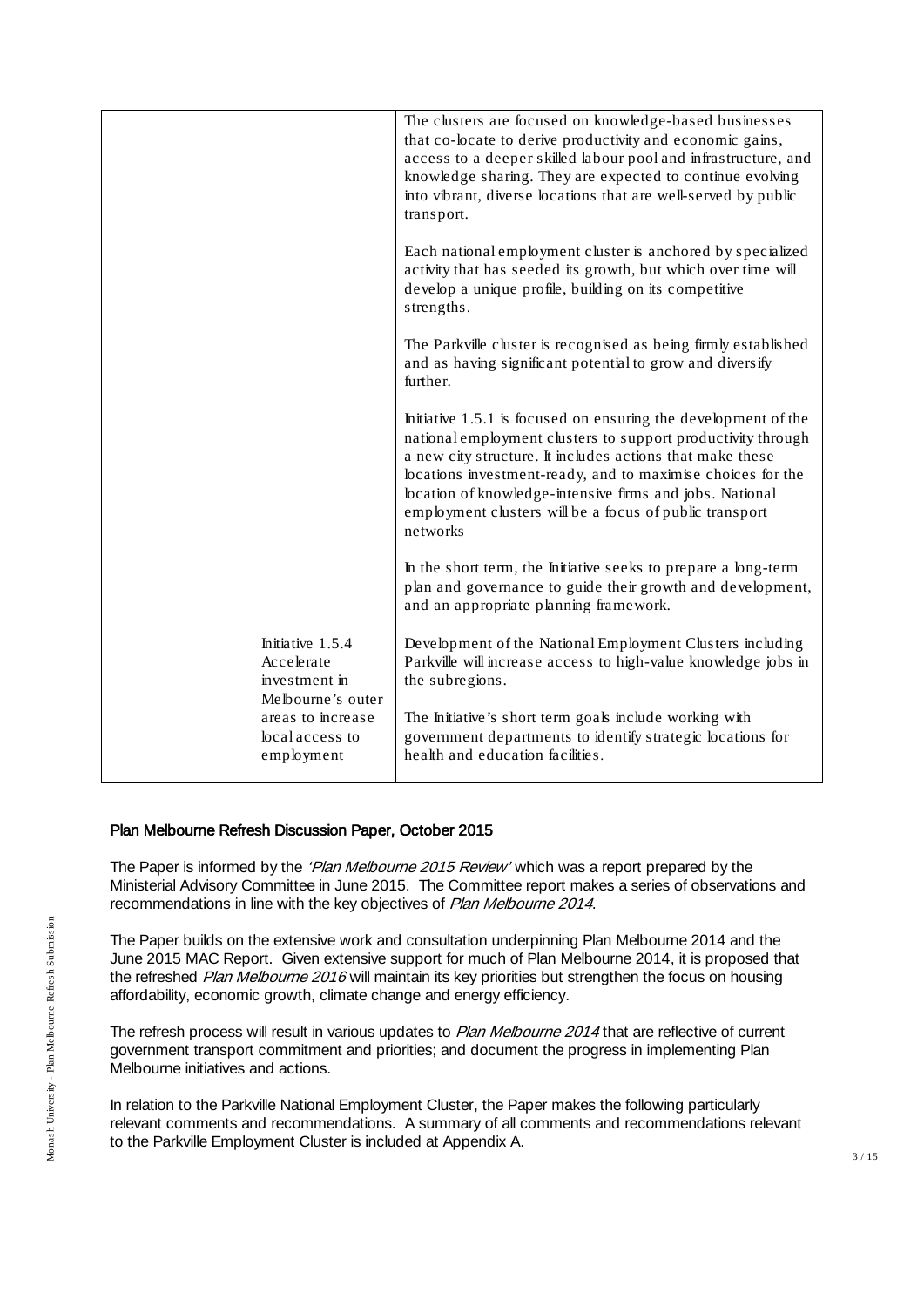| Paragraph                                                    | Comment                                                                                                                                                                                                                                                                                                                                      |
|--------------------------------------------------------------|----------------------------------------------------------------------------------------------------------------------------------------------------------------------------------------------------------------------------------------------------------------------------------------------------------------------------------------------|
| <b>Key Points Summary</b><br>(Page 4)                        | National Employment Clusters may benefit from being renamed National<br>Employment and Innovation Clusters (NEICs) to distinguish their significance in<br>the metropolitan context and the term used consistently throughout Plan<br>Melbourne 2016.<br>Revise the <i>Delivering Jobs and Investment</i> chapter to ensure the significance |
|                                                              | and roles of the National Employment Clusters as places of innovation and<br>knowledge-based employment are clear.                                                                                                                                                                                                                           |
| 3.1 National<br><b>Employment Clusters</b><br>and Innovation | The MAC Report (June 2015) identifies a need to strengthen the reference to<br>innovation at National Employment Clusters.                                                                                                                                                                                                                   |
|                                                              | The MAC Report also identifies opportunity to better explain the intent and<br>significance of National Employment Clusters so they can support innovation<br>and grow knowledge-based jobs in suburban locations.                                                                                                                           |
|                                                              | The Paper foresees benefit in reviewing the Delivering Jobs and Investment<br>chapter in Plan Melbourne 2014 to give greater prominence to the importance<br>of innovation in these locations and their role in the context of the broader<br>metropolitan area.                                                                             |
|                                                              | The Paper recognises that whilst the focus of National Employment Clusters is<br>on knowledge-based jobs, with the exception of Dandenong South, they are<br>also intended to develop as mixed use centres and include residential, retail<br>and commercial development.                                                                    |
|                                                              | The MAC Report suggests that because Plan Melbourne 2014 "has not well<br>articulated the nature and significance of the clusters, implementation as<br>described to the MAC is proceeding using 'conventional' town planning<br>approaches".                                                                                                |
|                                                              | It recommends an additional initiative to more tightly define the planning<br>boundaries for each National Employment Cluster, focusing on the core<br>knowledge and innovation institutions and businesses.                                                                                                                                 |
|                                                              | The Paper considers a more tightly defined boundary could enable planning<br>for the areas to focus more on the planning arrangements to facilitate jobs<br>and investment around the core institutions and businesses rather than the<br>wider catchment.                                                                                   |
|                                                              | Alternately, tightly defining boundaries at an early stage may cut off options<br>and make it harder to plan for possible required growth.                                                                                                                                                                                                   |
|                                                              | A broader approach to early planning for the areas would simply signify the<br>area under investigation and not necessarily areas subject to significant<br>change.                                                                                                                                                                          |
|                                                              | This could be refined in conjunction with local governments and used for<br>further engagement.                                                                                                                                                                                                                                              |
| New Planning Tools                                           | The MAC Report recommends new planning scheme tools to:                                                                                                                                                                                                                                                                                      |
|                                                              | Support, enhance and facilitate growth of National Employment and<br>Innovation Clusters (Recommendation 7). The MAC indicates that                                                                                                                                                                                                          |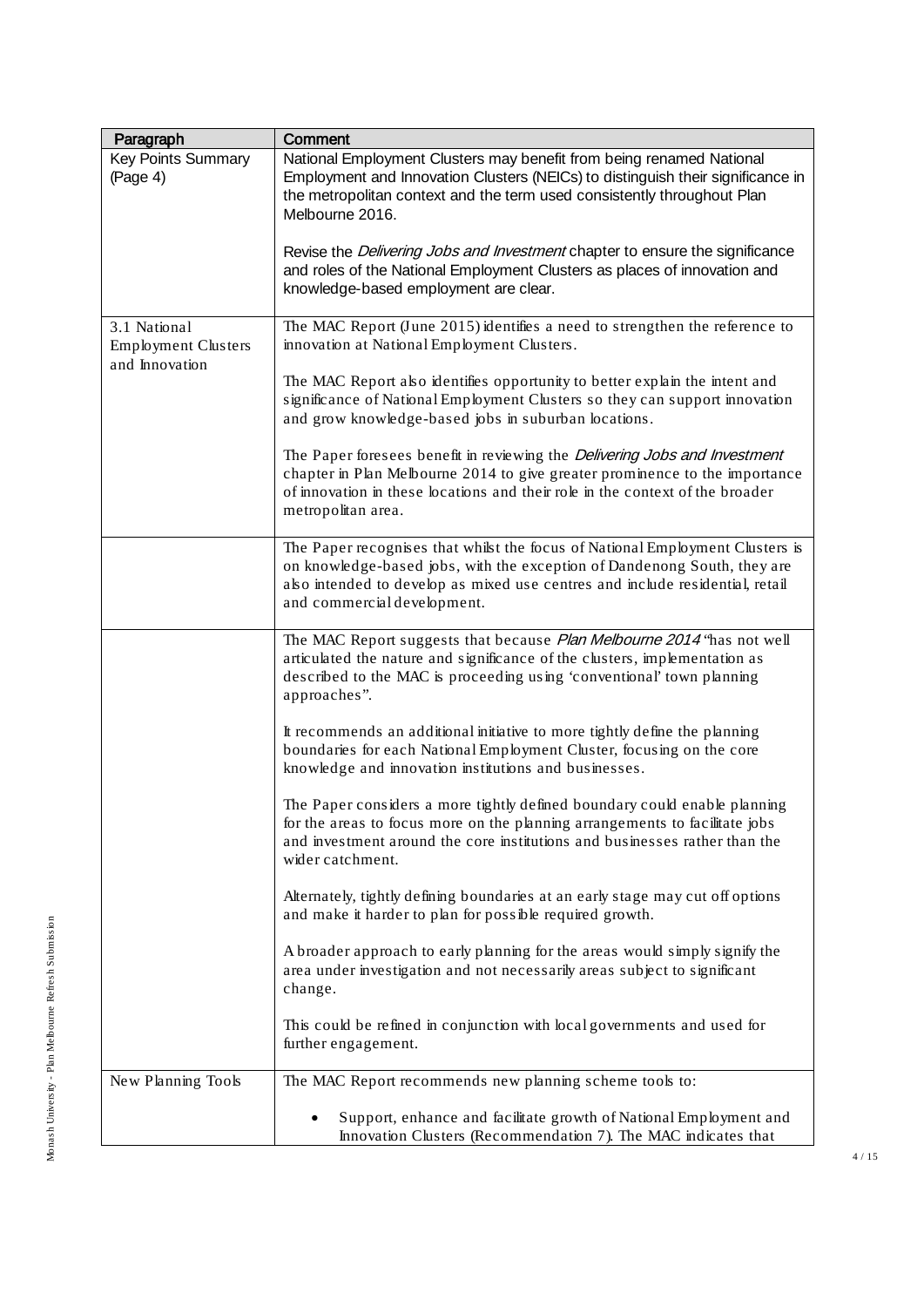| existing zones (such as the Capital City Zone) do not provide an<br>effective planning framework for these areas to preserve growth<br>opportunities in health, education, research and innovation over and<br>above other competing uses.<br>Apply a new zone (and policy) to designated urban renewal precincts<br>of metropolitan significance (Recommendation 20)                                                                                                                                                                                                                                                                                                           |
|---------------------------------------------------------------------------------------------------------------------------------------------------------------------------------------------------------------------------------------------------------------------------------------------------------------------------------------------------------------------------------------------------------------------------------------------------------------------------------------------------------------------------------------------------------------------------------------------------------------------------------------------------------------------------------|
| The Paper considers that the right planning tools for National Employment<br>Clusters (NEC) and strategic urban renewal areas will depend on the area's<br>size, location, history of use, urban context and the complexity of<br>development to be facilitated.                                                                                                                                                                                                                                                                                                                                                                                                                |
| The form of new zones would require careful consideration to serve the<br>intended purpose. A new zone(s) for NECs and strategic urban renewal areas<br>that establishes structure planning as the foundation for use and development<br>could be considered.                                                                                                                                                                                                                                                                                                                                                                                                                   |
| While the creation of new zones for NECs and urban renewal areas might<br>enable appropriate planning frameworks, the Paper suggests that existing<br>planning scheme tools may achieve the same result.                                                                                                                                                                                                                                                                                                                                                                                                                                                                        |
| It lists a range of existing zones and overlays could be used, including:<br>Special purpose zones that apply to or can be tailored to specific<br>areas. These include the Comprehensive Development Zone, the<br>Special Use Zone, the Priority Development Zone, the Activity Centre<br>Zone, Capital City Zone and the Docklands Zone<br>Generic zones such the Mixed Used and Residential Growth Zones<br>The Development Plan, Incorporated Plan and Design and<br>$\bullet$<br>Development Overlays can provide complementary planning tools to<br>guide development, including urban design parameters and other<br>planning provisions to improve overall liveability. |

## Monash University Parkville Campus

The Monash University Parkville Campus maintains both teaching and research functions, housed in four (4) buildings referred to as Buildings 401 to 404 by Monash University.

The Campus accommodates the Faculty of Pharmacy and Pharmaceutical Sciences, Monash Pharmacy research arms: the Monash Institute of Pharmaceutical Sciences and Centre for Medicine Use and Safety, as well as the Victorian College of Pharmacy Foundation, Centre for Drug Candidate Optimisation and the Pharmaceutical Society of Australia.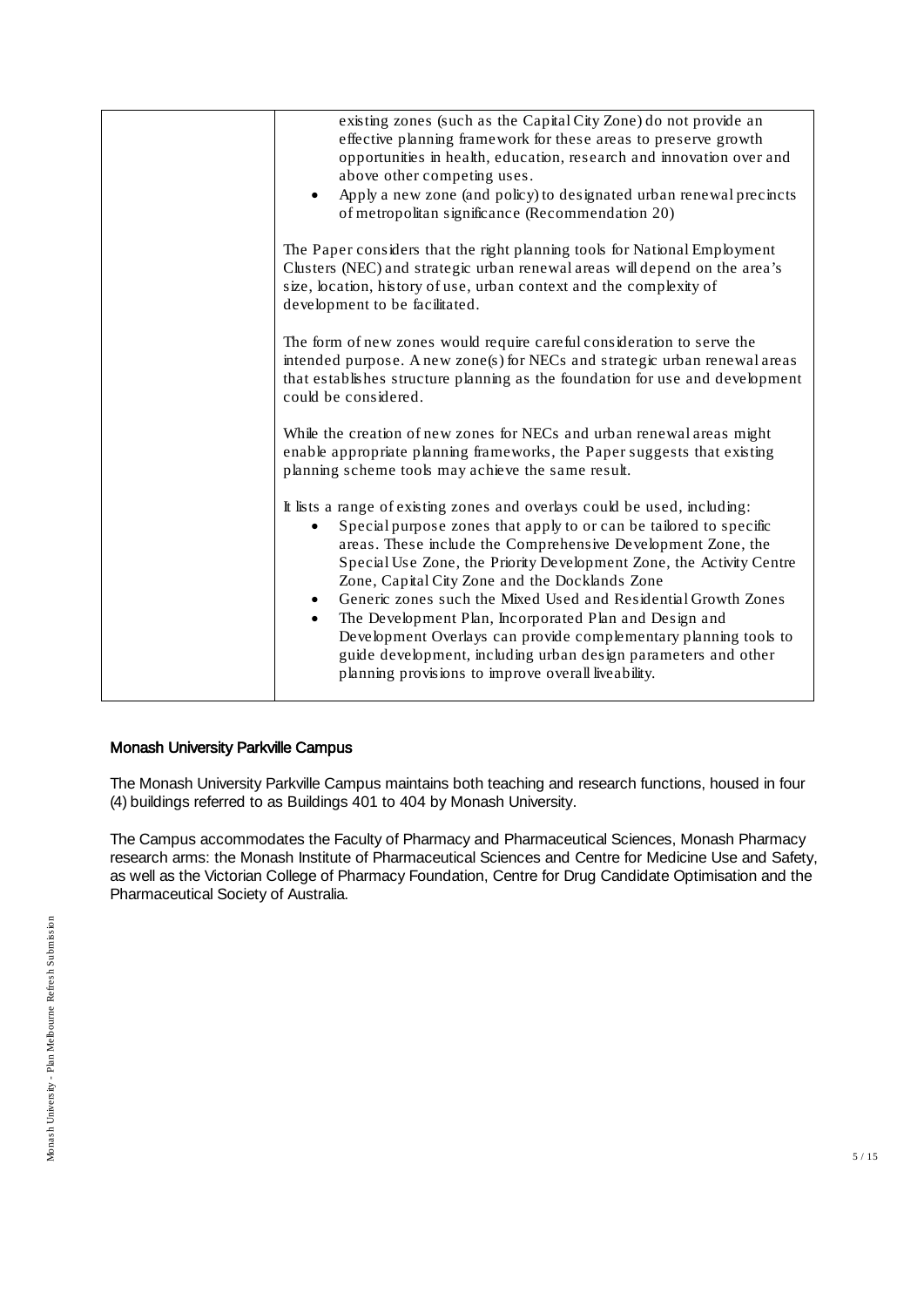

Source: Monash University [\(https://www.monash.edu/\\_\\_data/assets/pdf\\_file/0003/175089/5-parkvillecolour.pdf\)](https://www.monash.edu/__data/assets/pdf_file/0003/175089/5-parkvillecolour.pdf)

The faculty has a long history of industry collaboration, education and research, despite recent name and location changes. The faculty was created in 1992 when The Victorian College of Pharmacy amalgamated with Monash University. At the time, the faculty was known as the Victorian College of Pharmacy and it was the first standalone Faculty of Pharmacy headed by its own Dean in Australia.

The Victorian College of Pharmacy was originally established as the Melbourne College of Pharmacy in 1882 in the old County Court building located at 360 Swanston Street. It was renamed the Victorian College of Pharmacy in 1921.

The original college building also accommodated the offices of the Pharmaceutical Society of Victoria and the Pharmacy Board of Victoria and aside from being a dedicated institution for pharmacy education, the College's scope included teaching medical students and others working with chemicals.

In 1958, the college relocated to the current Parkville premises after The Pharmaceutical Society purchased the site. Construction of the current premises commenced in 1958.

Following the amalgamation of the college with Monash University in 1992, study and research into Pharmaceutical Sciences became increasingly important activities on campus.

The Bachelor of Formulation Science and the Bachelor of Medicinal Chemistry began reinforcing the crucial links with industry. The Postgraduate Studies and Professional Development Unit was also formed to consolidate and develop the existing courses.

In 2008, The Monash Institute of Pharmaceutical Sciences (MIPS) was established to design and develop better drugs. With strong connections to industry, MIPS drew pre-eminent pharmaceutical scientists together in Australia. Subsequently, The Centre for Medicine Use and Safety was also formed and undertakes increasingly important research into medication management and patient safety.

Overtime, the campus has also undergone a gradual expansion process to support growing local and international demands.

Demand for faculty services has increased in recent years. There has been a growth in student enrolments and staff in the five years from 2010 to 2014, with student enrolments (Equivalent Full Time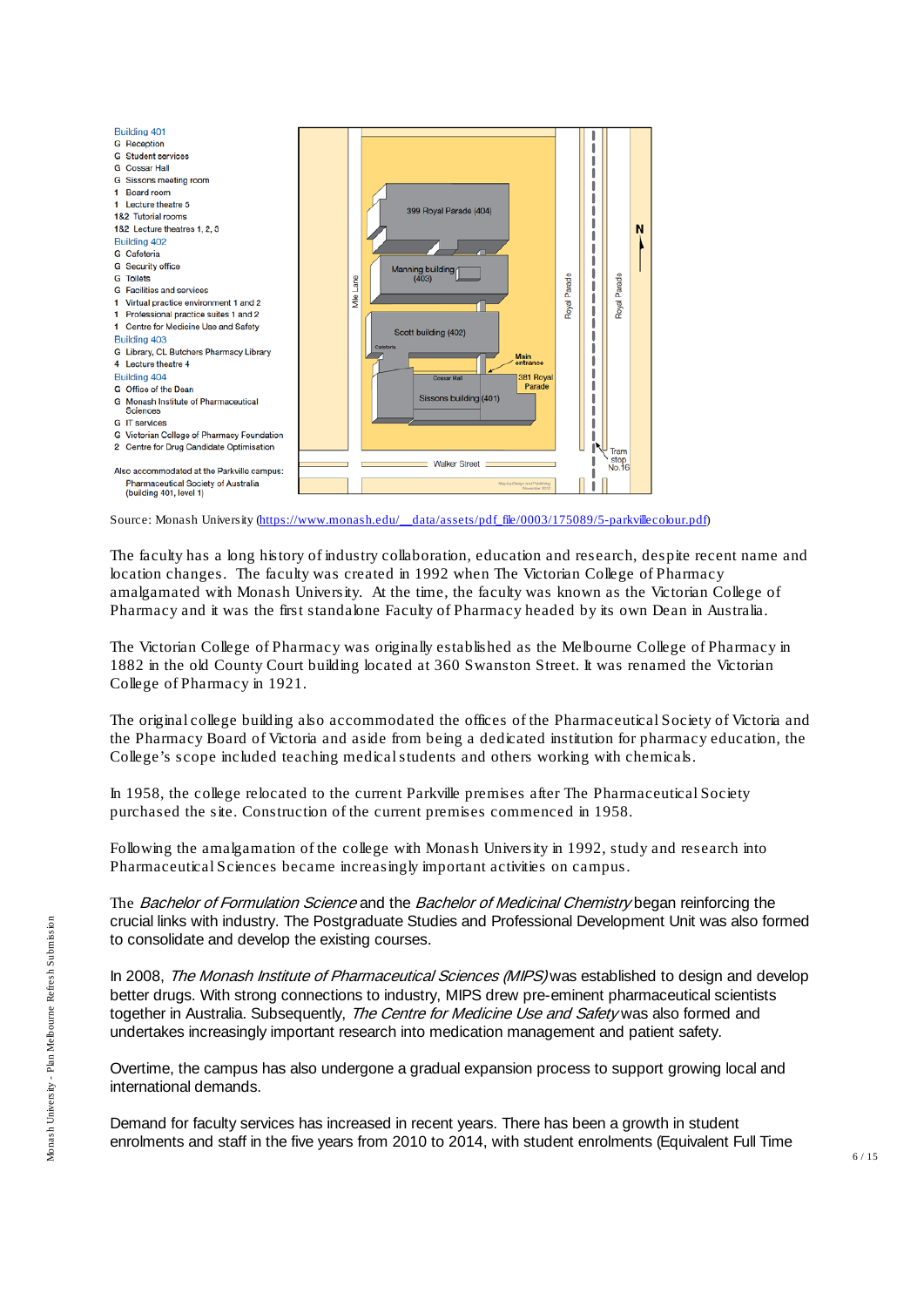Student Load - EFTSL) and Full time Equivalent (FTE)staff increasing by approximately 8% to 1,816/2008 students and 30% to 168 staff respectively. In particular, the number of Research and Research Professional FTE staff has increased by almost 13% and 150% p.a. respectively over the five year period. By 2030, the University anticipates the campus will provide for 1,422 FTE student enrolments, 405 FTE Researchers and 535 FTE Office employees.

In order to continue to meet demand for education and research services, Monash University is planning to further expand its campus facilities and in turn, size to approximately 41,000sqm GFA by 2030. It plans to increase the floor area capacity of existing Buildings 1, 2 and 3 and significantly, develop Building 5 (to a total of 7,510sqm) which is to be located to the north of the existing campus buildings at 407-417 Royal Parade. Future expansion plans are expected to realise an additional 15,084sqm of Gross Floor Area, taking the total campus floor space to the required 41,000sqm.

It is anticipated that the new Building 5 may accommodate a range of not of university related activities including but not limited to teaching space, office space for teaching staff, research and administrative staff, or laboratory space for teaching and/or research.

#### Key Submission Issues

In light of the history, current practices and planned expansion of the Monash University Parkville Campus, and having regard to Plan Melbourne 2014, the Paper, and the forthcoming Plan Melbourne 2016 document, the following submissions are made on behalf of Monash University:

• Formal identification of Monash University Parkville Campus within the Parkville Employment (and Innovation) Cluster

As noted above, whilst the Monash University Parkville Campus is referenced on page 53 of Plan *Melbourne 2014* as being part of the critical mass of nationally leading institutions and organisations, it is not, unlike The University of Melbourne and RMIT, specifically identified as an Education Node on Map 14 "Parkville Employment Cluster."

It is unclear why the Monash University Parkville Campus has been omitted from Map 14, particularly where the document acknowledges its existence and contribution to the cluster.

The omission would appear to be an error in *Plan Melbourne 2014* and it is consequently requested it be rectified by specifically referencing Monash University as an Education Node on Map 14 " Parkville Employment Cluster" in the forthcoming edition of Plan Melbourne in 2016.

• Formal acknowledgement of Monash University's as a knowledge /innovation employer and its expansion plans

Page 53 of Plan Melbourne 2014 provides information on current and projected job growth in the cluster. It also refers to The University of Melbourne and RMIT plans to expanding their facilities to incorporate greater collaboration and joint projects with industry.

It is requested that Monash University's contribution to the cluster's employment, and its expansion plans and role as a knowledge and innovation education and research provider be incorporated into the forthcoming edition of Plan Melbourne in 2016, i.e. it refer to the 'three universities'.

• Formal identification of Monash University as a key future partner to developing the cluster

Page 53 of Plan Melbourne 2014 makes specific references to those existing operators who are considered key future partners of the cluster. In this regard, both The University of Melbourne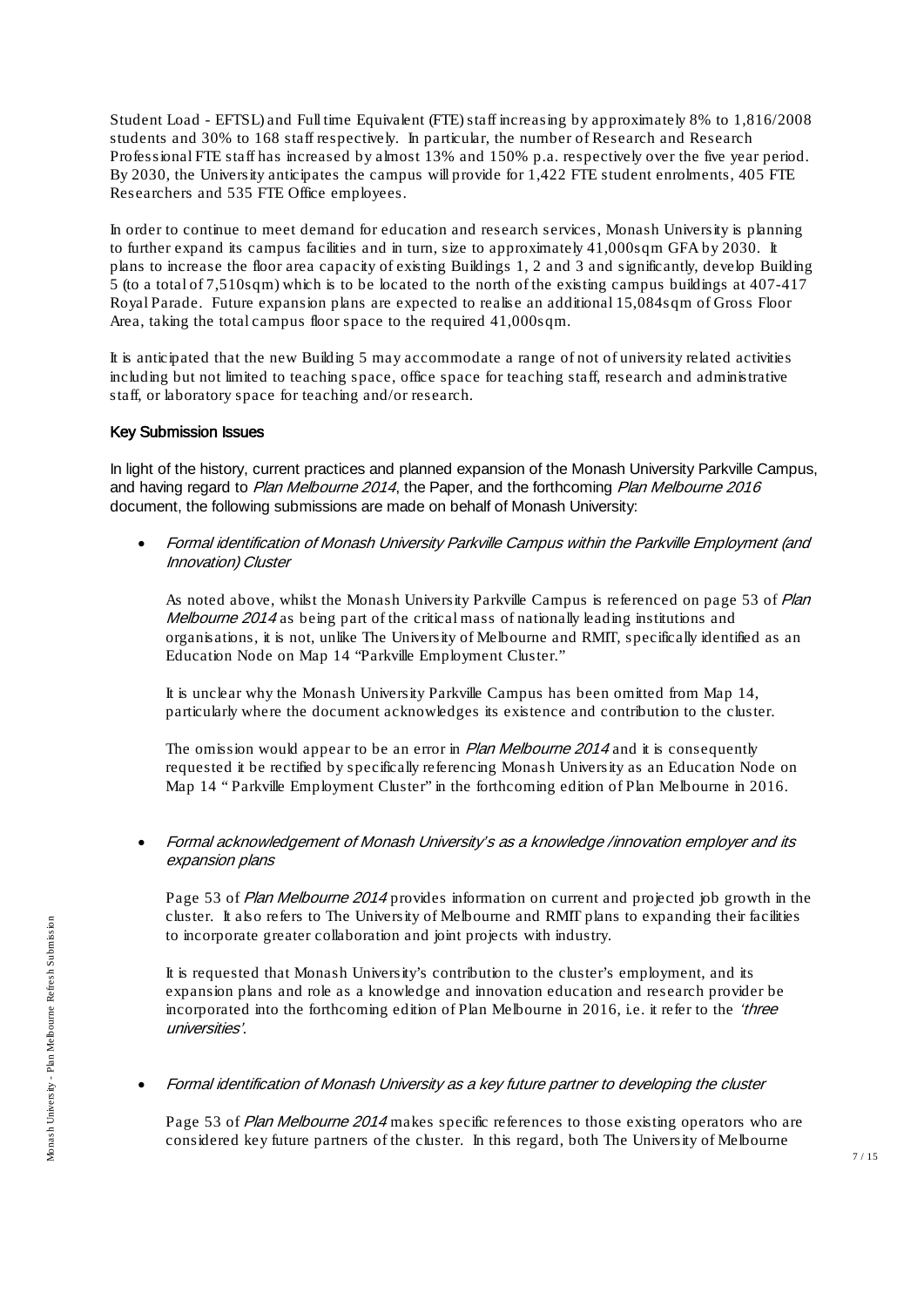and RMIT University are mentioned. It is unclear why Monash University has been omitted from the list of future key partners given the nature of the education and research functions and the extensive industry collaboration undertaken by the university.

It would appear that the omission in Plan Melbourne 2014 has been made in error. Consequently, it is requested that the error be rectified in forthcoming edition of Plan Melbourne in 2016 by specifically referencing Monash University as a future key partner in the development of the cluster.

Moreover, it is requested that Monash University be specifically consulted in the creation of any long term plan for the Parkville Employment Cluster, in line with existing Initiative 1.5.1 of Plan Melbourne 2014.

#### • Support for a general cluster boundary

Section 3.1 of the Paper refers to observations made in the June 2015 MAC report that *Plan* Melbourne 2014 "has not well articulated the nature and significance of the clusters, implementation as described to the MAC is proceeding using 'conventional' town planning approaches".

It references the MAC (2015) report recommendation for an additional initiative to more tightly define the planning boundaries for each National Employment Cluster, focusing on the core knowledge and innovation institutions and businesses.

The Paper identifies advantages and disadvantages of a more tightly defined boundary and the possibility of a broader approach that identifies an area 'under investigation,' subject to further refinement with input from local government.

It is submitted that in the event *Plan Melbourne 2016* adopts either a defined boundary for the Parkville Employment Cluster or broader designation of an 'under investigation' area, both the boundary or area must include the Monash University Parkville Campus.

As identified above, the university is an important contributor to the current and future success of the Parkville Employment Cluster. Its anticipated growth in the provision of education and research services and its collaboration and interaction with industry partners make the university an important future partner, which should be appropriately recognised in Plan Melbourne 2016. Not only should the university campus be specifically identified as an 'Education Node' but it should be included in any cluster boundary or designated investigation area.

Monash University supports the identification of a cluster boundary that includes the Parkville Campus in order to help achieve the future expansion of its existing education and research facilities and consolidate the overall success of the cluster.

#### • Support for specific planning scheme provisions relating to the Parkville National Employment **Cluster**

The 'New Planning Tools' section of the Paper refers to Recommendation 7 of the June 2015 MAC report for the introduction of new planning scheme tools to support, enhance and facilitate growth of National Employment and Innovation Clusters.

The MAC Report suggests that existing zones do not provide an effective planning framework for these areas to preserve growth opportunities in health, education, research and innovation over and above other competing uses.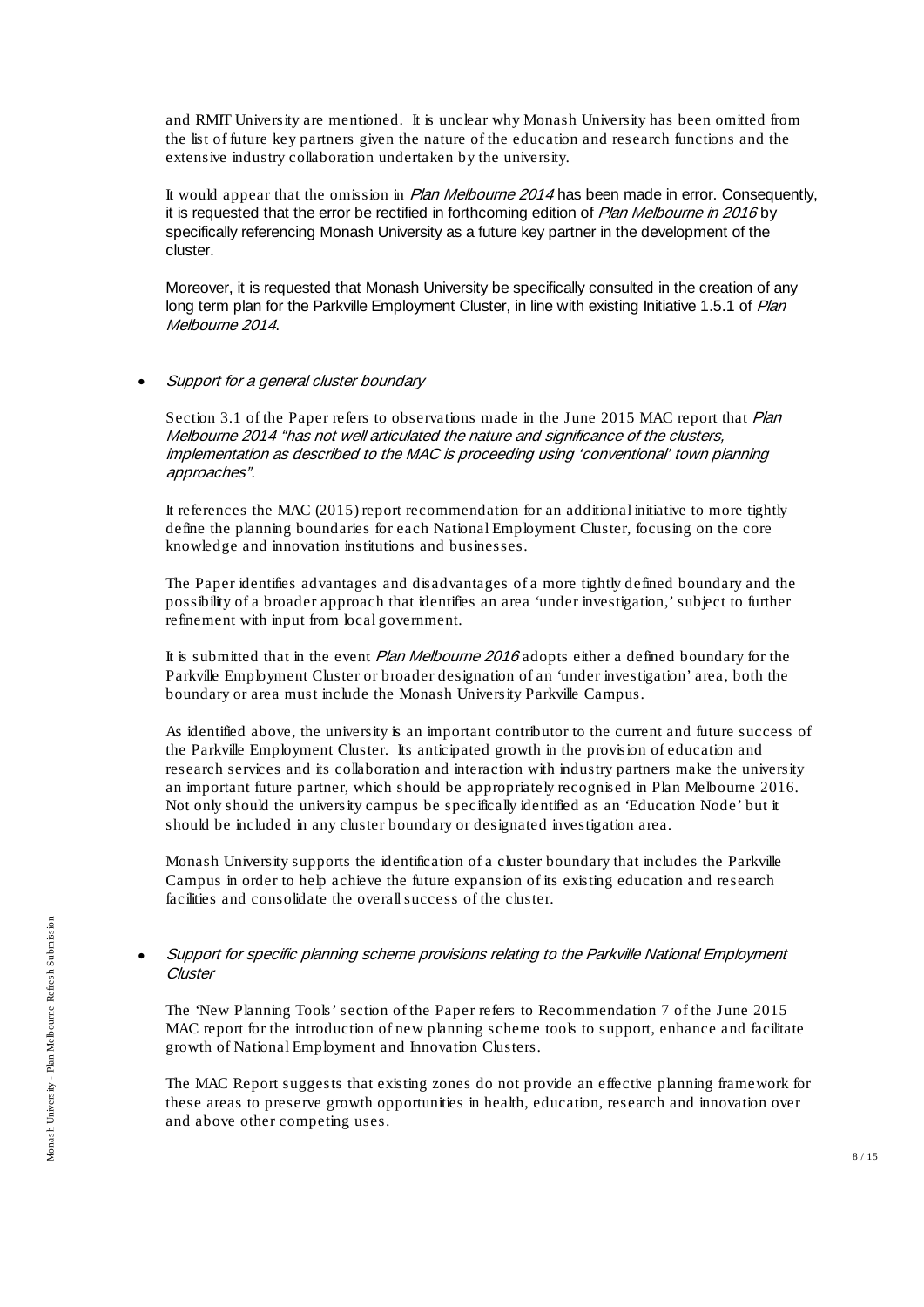The Paper indicates that new zones would require careful consideration but considers the possibility of a new zone(s) for NECs that establishes structure planning as the foundation for use and development. It also notes that the existing planning framework could achieve the same results, through the application of Special Purpose Zones or Overlays (Development Plan, Mixed Use, Incorporated plan and Design and Development Overlays).

Monash University supports the renaming of the cluster to reference innovation and the application of either a new zone or special purpose zone or overlay specifically targeted towards facilitating growth opportunities in health, education, research and innovation over and above other competing uses.

Currently, the Parkville Campus and proposed expansion site are affected by two different Development and Design Overlays (DDO36 and DDO37), which not only fail to support the integrated expansion of the university campus, but provide little recognition of the education and research services undertaken on site and overall contribution to the strength and success of the Parkville Employment Cluster.

#### Further Matters for Discussion

Monash University contacted James Mant, Principal Policy Advisor, Planning Implementation at the Department of Environment, Land, Water and Planning in September 2015 to discuss the perceived shortcomings of the existing *Plan Melbourne 2014* and its potential submissions on the Paper and future Plan Melbourne 2016. An offer was extended by the Department to meet and discuss potential issues upon the release of the Paper.

Following the Paper's release and the preparation of this submission, it is now requested that a meeting between Monash University and relevant officers of the Department be arranged as a priority in January 2016 to discuss the issues raised in this submission.

In the meantime, we look forward to the Minister's consideration of the matters raised in this submission.

Yours sincerely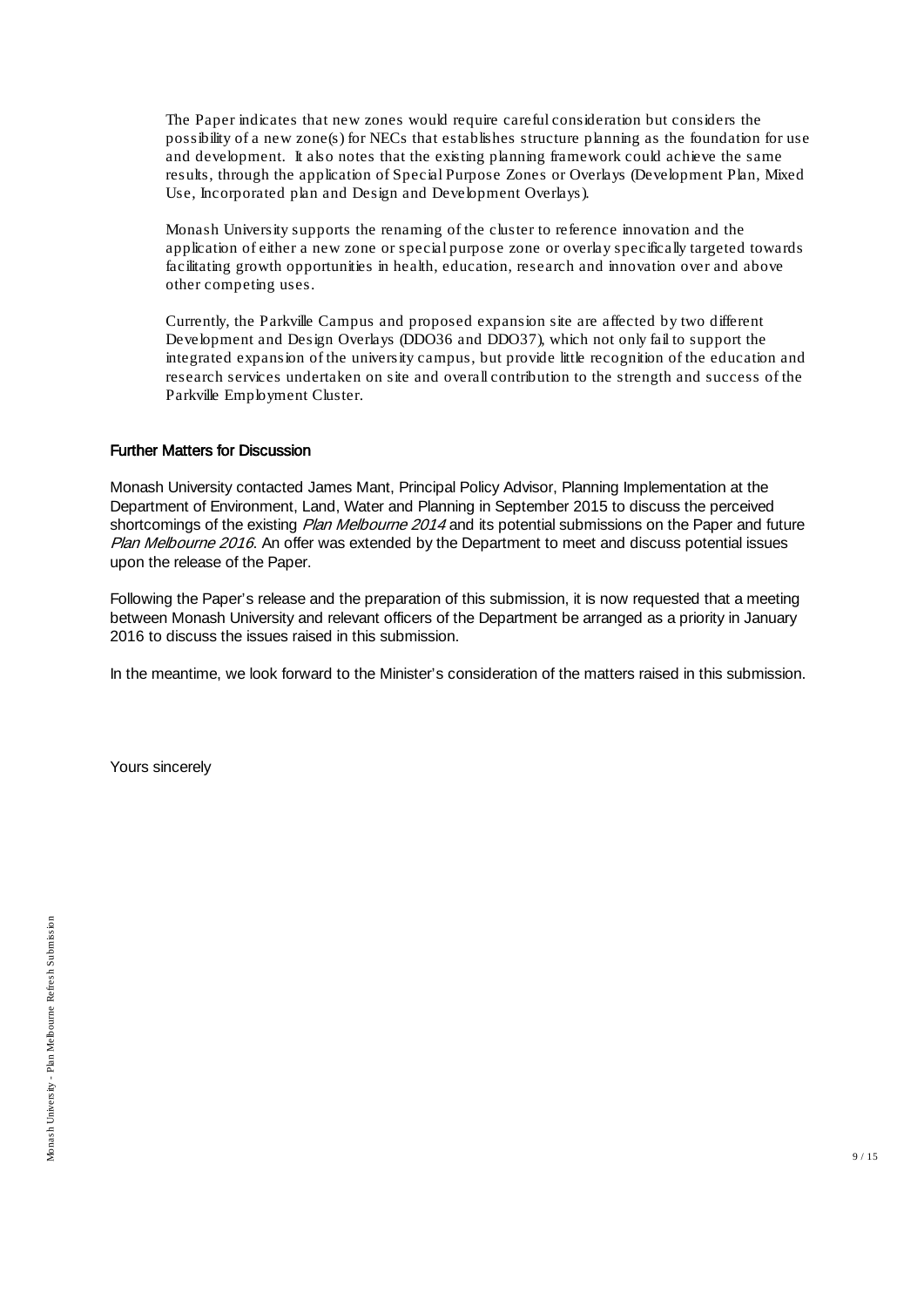# Appendix A

### Plan Melbourne 2014

| <b>Direction</b><br>1.4 Plan for the<br>expanded central<br>city to become<br>Austalia's largest<br>commercial and<br>residential centre by<br>2040 | Initiative<br>1.4.1 Expand the<br>central city to<br>retain competitive<br>advantages and<br>attract diverse<br>value-adding<br>businesses | Comment<br>In order to maximise the opportunities from growth in the<br>knowledge economy, the central city will need to retain its<br>competitive advantages, including the continual supply of<br>well-located land for commercial activity. This necessitates<br>the expansion of the central city area to provide new<br>opportunities and choices for knowledge-intensive and high-<br>skilled firms.<br>Parkville Employment Cluster, sitting to the immediate north<br>of the new 'City North' expansion area will have enhanced<br>transport connections to North Melbourne, the Central City<br>and other rail stations.<br>In the short term, the Initiative seeks to expand the central<br>city to ensure the supply of well-located land for commercial<br>activity including office, hotel, retail space and residential.<br>The Parkville Employment Cluster is also identified as a<br>central city urban-renewal precinct.<br>ROSAL<br>PARK<br><b>PARKVILLE</b><br><b>EMPLOWENT CLUSTER</b><br>ALEXANDRA PDE<br>MALAILA<br>DYNON<br>COLLINGWO<br><b>E-GATE</b><br><b>TARE LIGHTIN</b><br>PORT OF<br>MELBOURNE<br>DOCHLANDS<br><b>ROOR</b><br><b>SPORTS</b><br>FISHERMANS<br>SOUTHER<br><b>ARTS PRECINC</b><br><b>AST RICHARDNE</b><br>PRECINCT<br>PORT OF<br><b>ST KILDA ROAD</b><br>PRECINCT<br>MELBOURNE<br><b>MAP 10 - AN EXPANDED CENTRAL CITY</b><br>SOURCE: DEPARTMENT OF TRANSPORT, PLANNING AND LOCAL INFRASTRUCTURE, 2014 |
|-----------------------------------------------------------------------------------------------------------------------------------------------------|--------------------------------------------------------------------------------------------------------------------------------------------|----------------------------------------------------------------------------------------------------------------------------------------------------------------------------------------------------------------------------------------------------------------------------------------------------------------------------------------------------------------------------------------------------------------------------------------------------------------------------------------------------------------------------------------------------------------------------------------------------------------------------------------------------------------------------------------------------------------------------------------------------------------------------------------------------------------------------------------------------------------------------------------------------------------------------------------------------------------------------------------------------------------------------------------------------------------------------------------------------------------------------------------------------------------------------------------------------------------------------------------------------------------------------------------------------------------------------------------------------------------------------------------------------------------------------------------------------|
| Direction 1.5 Plan                                                                                                                                  | Initiative 1.5.1                                                                                                                           | National Employment Clusters will promote employment                                                                                                                                                                                                                                                                                                                                                                                                                                                                                                                                                                                                                                                                                                                                                                                                                                                                                                                                                                                                                                                                                                                                                                                                                                                                                                                                                                                               |
| for jobs closer to                                                                                                                                  | Facilitate the                                                                                                                             | growth outside of the central city area, reducing travel                                                                                                                                                                                                                                                                                                                                                                                                                                                                                                                                                                                                                                                                                                                                                                                                                                                                                                                                                                                                                                                                                                                                                                                                                                                                                                                                                                                           |
| where people live                                                                                                                                   | development of                                                                                                                             | demand, improving productivity associated with                                                                                                                                                                                                                                                                                                                                                                                                                                                                                                                                                                                                                                                                                                                                                                                                                                                                                                                                                                                                                                                                                                                                                                                                                                                                                                                                                                                                     |
|                                                                                                                                                     | National                                                                                                                                   | agglomeration and optimising existing government assets                                                                                                                                                                                                                                                                                                                                                                                                                                                                                                                                                                                                                                                                                                                                                                                                                                                                                                                                                                                                                                                                                                                                                                                                                                                                                                                                                                                            |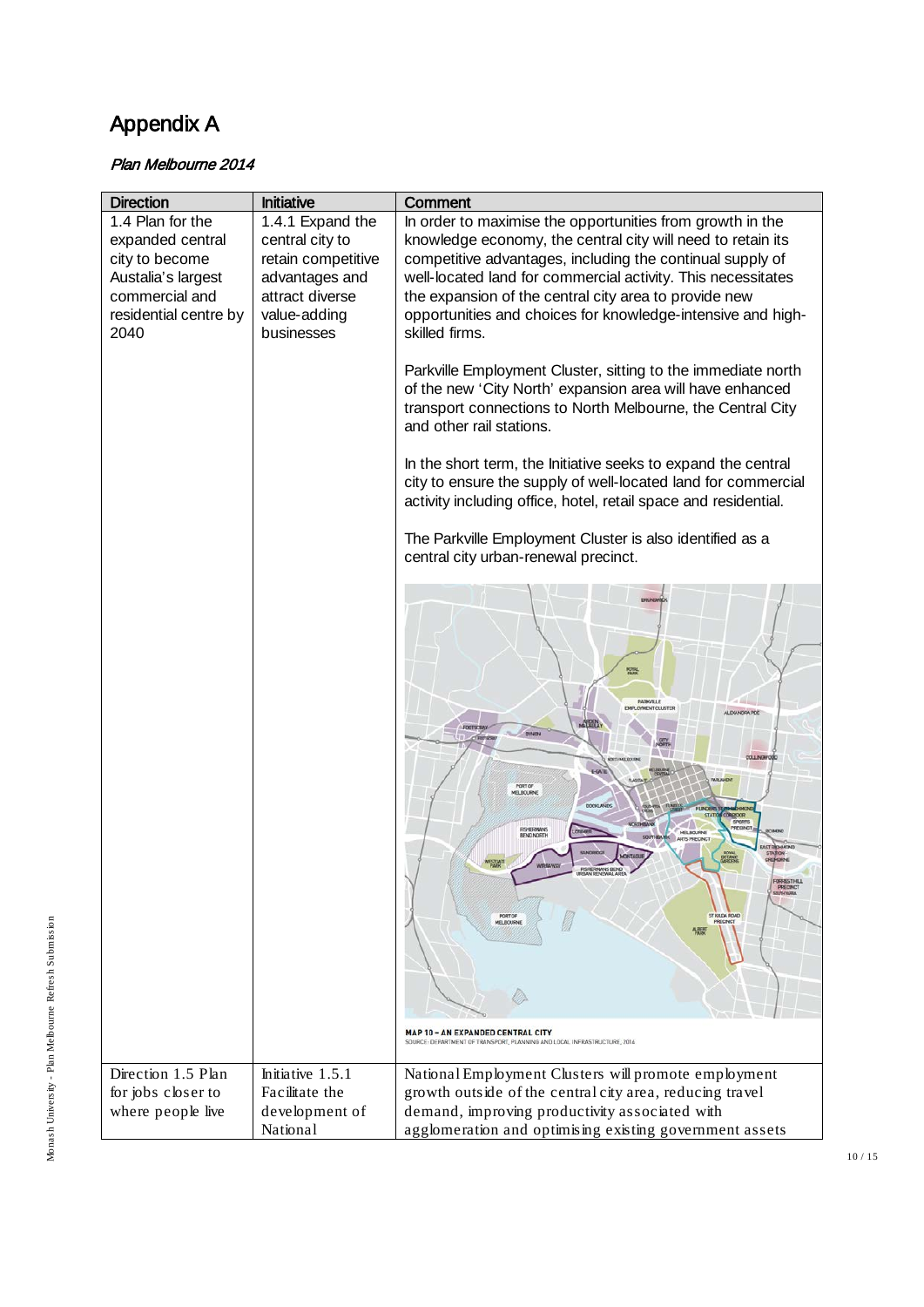|                                                                                                       | Employment<br>Clusters                                                                                    | and improved access to employment.                                                                                                                                                                                                                                                                                                                                                                                      |
|-------------------------------------------------------------------------------------------------------|-----------------------------------------------------------------------------------------------------------|-------------------------------------------------------------------------------------------------------------------------------------------------------------------------------------------------------------------------------------------------------------------------------------------------------------------------------------------------------------------------------------------------------------------------|
|                                                                                                       |                                                                                                           | The clusters are focused on knowledge-based businesses<br>that co-locate to derive productivity and economic gains,<br>access to a deeper skilled labour pool and infrastructure, and<br>knowledge sharing. They are expected to continue evolving<br>into vibrant, diverse locations that are well-served by public<br>transport.                                                                                      |
|                                                                                                       |                                                                                                           | Each national employment cluster is anchored by specialized<br>activity that has seeded its growth, but which over time will<br>develop a unique profile, building on its competitive<br>strengths.                                                                                                                                                                                                                     |
|                                                                                                       |                                                                                                           | The Parkville cluster is recognized as being firmly established<br>and as having significant potential to grow and diversify<br>further.                                                                                                                                                                                                                                                                                |
|                                                                                                       |                                                                                                           | Initiative 1.5.1 is focused on ensuring the development of the<br>national employment clusters to support productivity through<br>a new city structure. It includes actions that make these<br>locations investment-ready, and to maximise choices for the<br>location of knowledge-intensive firms and jobs. National<br>employment clusters will be a focus of public transport<br>networks                           |
|                                                                                                       |                                                                                                           | In the short term, the Initiative seeks to prepare a long-term<br>plan and governance to guide their growth and development,<br>and an appropriate planning framework.                                                                                                                                                                                                                                                  |
|                                                                                                       | Initiative 1.5.4<br>Accelerate<br>investment in<br>Melbourne's outer                                      | Development of the National Employment Clusters including<br>Parkville will increase access to high-value knowledge jobs in<br>the subregions.                                                                                                                                                                                                                                                                          |
|                                                                                                       | areas to increase<br>local access to<br>employment                                                        | The Initiative's short term goals include working with<br>government departments to identify strategic locations for<br>health and education facilities.                                                                                                                                                                                                                                                                |
| Direction 3.1<br>Transform the<br>transport system to<br>support a more<br>productive central<br>city | Initiative 3.1.1<br>Build the East-<br>West Link as an<br>integrated<br>transport and land<br>use project | The Initiative notes the East West Link - Eastern Section will<br>link the Eastern Freeway at Hoddle Street via a tunnel to<br>CityLink at Parkville, reducing traffic congestion and<br>improving connectivity to the M1, Port of Melbourne,<br>Melbourne Airport and Western Ring Road/Hume Freeway.                                                                                                                  |
|                                                                                                       |                                                                                                           | In the short term, the Initiative seeks to commence<br>construction of the Melbourne Rail Link, including a public<br>transport upgrade package to support the Parkville<br>Employment Cluster. In the medium term, the Initiative<br>involves complete planning for a metro system, including the<br>feasibility of a second rail tunnel from Clifton Hill via Parkville<br>to the Fishermans Bend Urban Renewal Area. |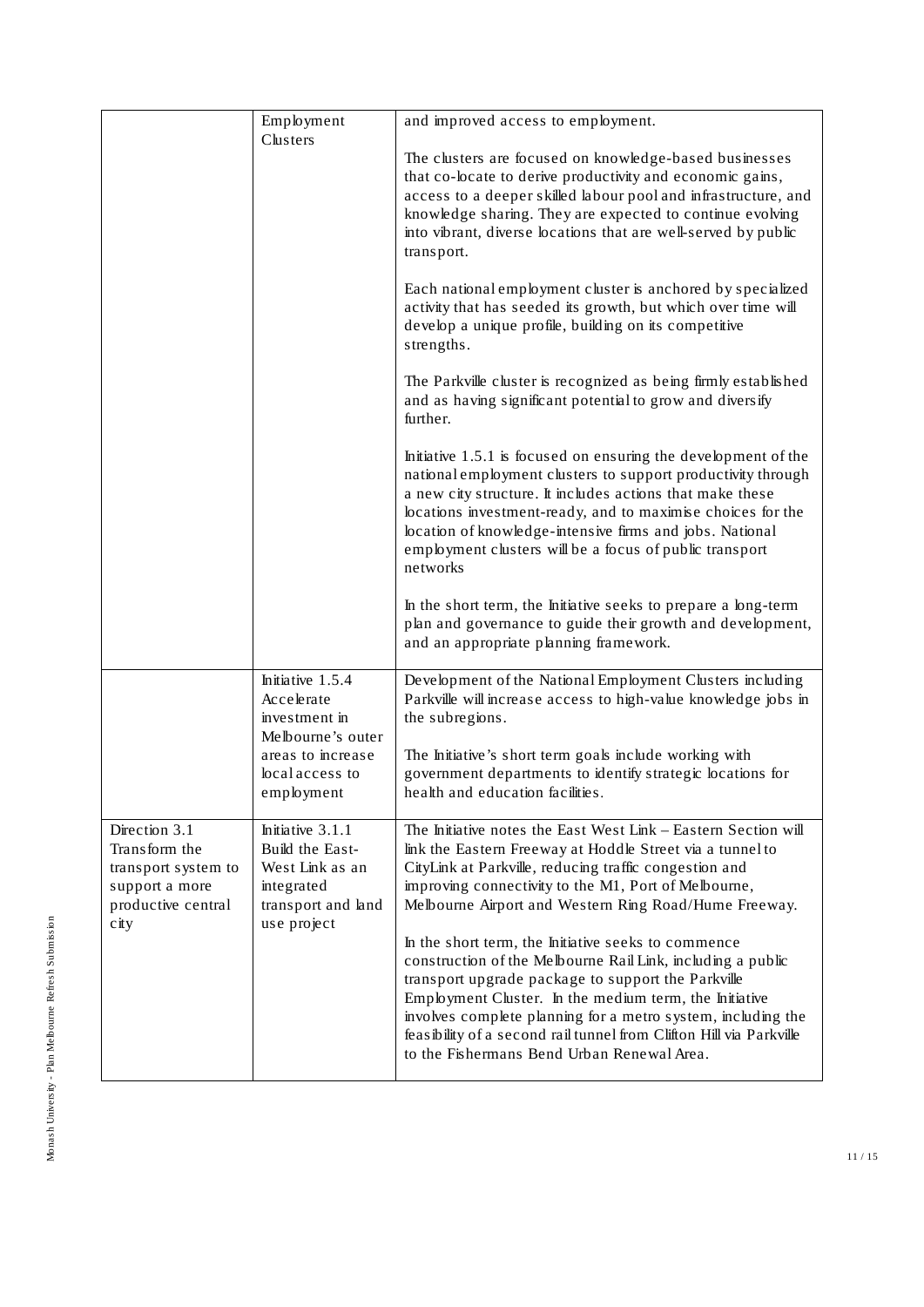|                                                                                     | flemmente<br>Newmarker<br>ALEXANDRA POD<br>the packet<br>Rief Lynk Jan part<br><b>MAGN</b><br><b>COLLING</b><br>NUMERI HEREPENDA<br>PORT OF<br>0000148<br><b><i>PENDINANS BEND NORTH</i></b><br><b>montana</b><br>HERMING BEND<br>VNFLMLVAL, AFE<br><b>PORCHER</b><br>MAP 20 - EXPANDED CENTRAL CITY - TRANSPORT 2050<br>SOURCE: DEPARTMENT OF TRANSPORT, PLANNING AND LOCAL INFRASTRUCTURE, 2014<br>East West Link<br>Rail network<br>Existing rail station<br><br>CityLink Tulla widening<br>St Kilda Road precinct<br>Melbourne Rail Link (feat alignment not yet determined)<br>$\equiv$<br>Melbourne Rail Link mail against an prof. (19)<br>INIII Airport Rail Link tai part Melbourne Rail Link<br>Cranbourne-Pakenham Rail Cornidor (Project<br>Melbourne Central Business District<br>Expanded central city urban renewal area<br><b>Table</b><br>Potential Rail Projects (signmen not yet determined)<br>Potential future station (teal location net yet determined)<br>Industry and employment area<br>Other urban renewal area<br>$\bullet$<br>Tram network<br>Potential future light rail<br>Port of Melbourne<br>Open space<br>Potential ferry route<br>Freeway network<br>Waterway<br>Key bus route<br>Road network |
|-------------------------------------------------------------------------------------|------------------------------------------------------------------------------------------------------------------------------------------------------------------------------------------------------------------------------------------------------------------------------------------------------------------------------------------------------------------------------------------------------------------------------------------------------------------------------------------------------------------------------------------------------------------------------------------------------------------------------------------------------------------------------------------------------------------------------------------------------------------------------------------------------------------------------------------------------------------------------------------------------------------------------------------------------------------------------------------------------------------------------------------------------------------------------------------------------------------------------------------------------------------------------------------------------------------------------------|
| Initiative 3.1.3<br>Improve tram<br>travel times<br>capacity and<br>reliability and | This Initiative seeks to improve public transport connections<br>to urban-renewal precincts – particularly those of the<br>expanded central city in order to increase the choice of<br>investors and employees and improve business-to-business<br>and business-to-consumer transactions.                                                                                                                                                                                                                                                                                                                                                                                                                                                                                                                                                                                                                                                                                                                                                                                                                                                                                                                                          |
| extend tram<br>networks into key<br>urban renewal<br>precincts                      | Works will include re-aligning and enhancing Melbourne's<br>tram network to increase capacity and improve connections<br>between Parkville, the CBD and the south-eastern suburbs. It<br>also includes improvements to local cross-town bus services<br>to boost access to the precinct. The frequency and capacity<br>of Bus Service 401 bus will also be improved increasing the<br>capacity of people accessing Parkville via North Melbourne<br>Station.                                                                                                                                                                                                                                                                                                                                                                                                                                                                                                                                                                                                                                                                                                                                                                       |

## Plan Melbourne Refresh Discussion Paper, October 2015

| Paragraph                             | Comment                                                                                                                                                                                                                               |
|---------------------------------------|---------------------------------------------------------------------------------------------------------------------------------------------------------------------------------------------------------------------------------------|
| <b>Key Points Summary</b><br>(Page 4) | National Employment Clusters should be renamed National Employment and<br>Innovation Clusters (NEICs) to distinguish their significance in the metropolitan<br>context and the term used consistently throughout Plan Melbourne 2016. |
|                                       | Revise the <i>Delivering Jobs and Investment</i> chapter to ensure the significance<br>and roles of the National Employment Clusters as places of innovation and<br>knowledge-based employment are clear.                             |
|                                       | Planning for National Employment Clusters could focus on core institutions                                                                                                                                                            |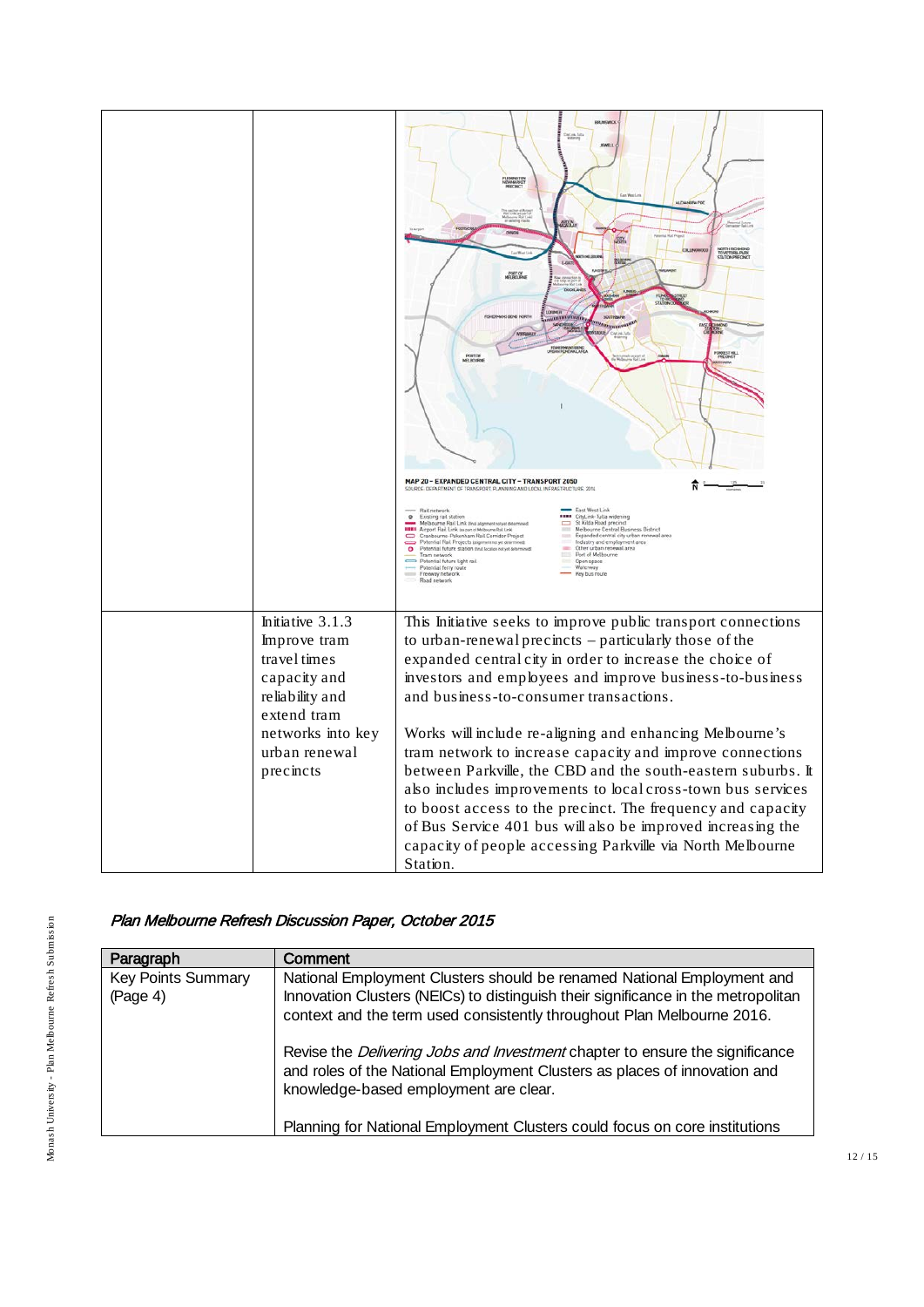|                                            | and businesses or take a broader approach that looks beyond them.                                                                                                                                                                                                                                                                                                                         |
|--------------------------------------------|-------------------------------------------------------------------------------------------------------------------------------------------------------------------------------------------------------------------------------------------------------------------------------------------------------------------------------------------------------------------------------------------|
|                                            | Update the designation of some activity centres and review the planning area<br>boundary for some National<br>Employment Clusters.                                                                                                                                                                                                                                                        |
| 3.1 National<br><b>Employment Clusters</b> | The MAC Report (June 2015) identifies a need to strengthen the reference to<br>innovation at National Employment Clusters.                                                                                                                                                                                                                                                                |
| and Innovation                             | The MAC Report also identifies opportunity to better explain the intent and<br>significance of National Employment Clusters so they can support innovation<br>and grow knowledge-based jobs in suburban locations.                                                                                                                                                                        |
|                                            | The Paper foresees benefit in reviewing the Delivering Jobs and Investment<br>chapter in Plan Melbourne 2014 to give greater prominence to the importance<br>of innovation in these locations and their role in the context of the broader<br>metropolitan area.                                                                                                                          |
|                                            | The Paper recognises that whilst the focus of National Employment Clusters is<br>on knowledge-based jobs, with the exception of Dandenong South, they are<br>also intended to develop as mixed use centres and include residential, retail<br>and commercial development.                                                                                                                 |
|                                            | The MAC Report suggests that because Plan Melbourne 2014 "has not well<br>articulated the nature and significance of the clusters, implementation as<br>described to the MAC is proceeding using 'conventional' town planning<br>approaches".                                                                                                                                             |
|                                            | It recommends an additional initiative to more tightly define the planning<br>boundaries for each National Employment Cluster, focusing on the core<br>knowledge and innovation institutions and businesses.                                                                                                                                                                              |
|                                            | The Paper considers a more tightly defined boundary could enable planning<br>for the areas to focus more on the planning arrangements to facilitate jobs<br>and investment around the core institutions and businesses rather than the<br>wider catchment.                                                                                                                                |
|                                            | Alternately, tightly defining boundaries at an early stage may cut off options<br>and make it harder to plan for possible required growth.                                                                                                                                                                                                                                                |
|                                            | A broader approach to early planning for the areas would simply signify the<br>area under investigation and not necessarily areas subject to significant<br>change.                                                                                                                                                                                                                       |
|                                            | This could be refined in conjunction with local governments and used for<br>further engagement.                                                                                                                                                                                                                                                                                           |
| 4.1 Updating transport<br>commitments      | The Victorian Government has a plan to transform our road and rail network.<br>Plan Melbourne 2016 will reflect these changes.                                                                                                                                                                                                                                                            |
|                                            | Plan Melbourne 2014 will be updated to reflect key new rail projects<br>announced since Plan Melbourne 2014 was published including:<br>The Melbourne Metro Rail Project, which returns to the vision of the draft<br>٠<br>Plan Melbourne 2014 alignment and includes new stations to generate<br>new land use and interchange opportunities, particularly around Arden<br>and Parkville. |

13 / 15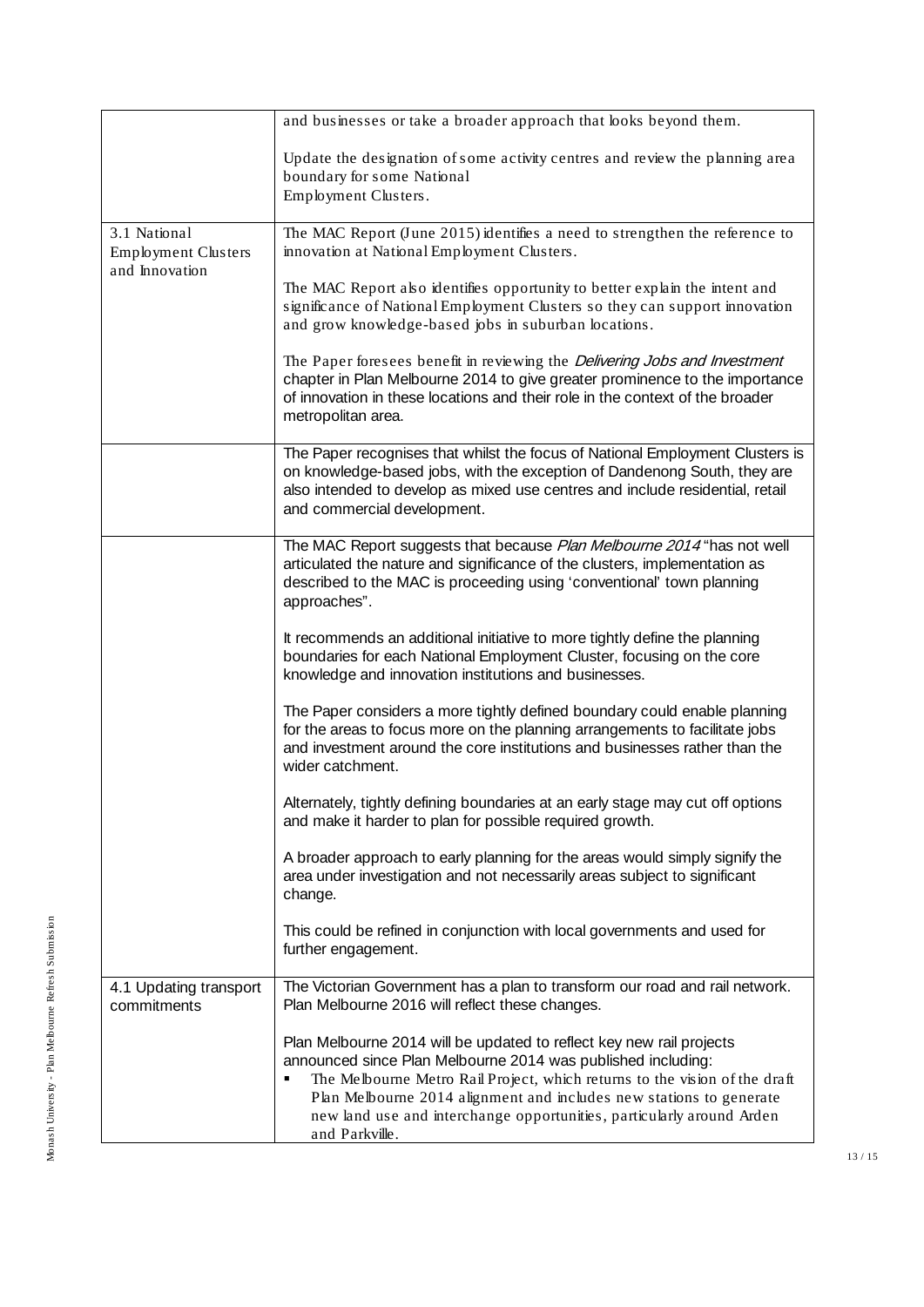| 5.2 Population Growth<br>and Housing | The Reformed Residential Zones process highlighted a need for more<br>spatially-specific information on housing needs that can be used to test<br>planning frameworks and ensure they support local and metropolitan<br>objectives.                                                                                                                                                                                                                                                                                                                                                                                                                                 |
|--------------------------------------|---------------------------------------------------------------------------------------------------------------------------------------------------------------------------------------------------------------------------------------------------------------------------------------------------------------------------------------------------------------------------------------------------------------------------------------------------------------------------------------------------------------------------------------------------------------------------------------------------------------------------------------------------------------------|
|                                      | The MAC (2015) report recommends the development of a metropolitan<br>Housing Strategy that includes a Housing Plan. As an alternative to targets, a<br>Housing Strategy might provide detailed housing information and include<br>preferred housing scenarios for sub-regions and for the sub-region's activity<br>centres and National Employment Clusters.                                                                                                                                                                                                                                                                                                       |
| New Planning Tools                   | The MAC (2015) report recommends new planning scheme tools to:                                                                                                                                                                                                                                                                                                                                                                                                                                                                                                                                                                                                      |
|                                      | Support, enhance and facilitate growth of National Employment and<br>٠<br>Innovation Clusters (Recommendation 7). The MAC indicates that existing<br>zones (such as the Capital City Zone) do not provide an effective planning<br>framework for these areas to preserve growth opportunities in health,<br>education, research and innovation over and above other competing uses<br>Apply a new zone (and policy) to designated urban renewal precincts of<br>٠<br>metropolitan significance (Recommendation 20)                                                                                                                                                  |
|                                      | The right planning tools for National Employment Clusters (NEC) and strategic<br>urban renewal areas will depend on the area's size, location, history of use,<br>urban context and the complexity of development to be facilitated.                                                                                                                                                                                                                                                                                                                                                                                                                                |
|                                      | The form of new zones would require careful consideration to serve the<br>intended purpose. A new zone(s) for NECs and strategic urban renewal areas<br>that establishes structure planning as the foundation for use and development<br>could be considered.                                                                                                                                                                                                                                                                                                                                                                                                       |
|                                      | While the creation of new zones for NECs and urban renewal areas might<br>enable appropriate planning frameworks, existing planning scheme tools may<br>achieve the same result.                                                                                                                                                                                                                                                                                                                                                                                                                                                                                    |
|                                      | A range of existing zones and overlays could be used, including:<br>Special purpose zones that apply to or can be tailored to specific areas.<br>These include the Comprehensive Development Zone, the Special Use<br>Zone, the Priority Development Zone, the Activity Centre Zone, Capital<br>City Zone and the Docklands Zone<br>Generic zones such the Mixed Used and Residential Growth Zones<br>٠<br>The Development Plan, Incorporated Plan and Design and Development<br>٠<br>Overlays can provide complementary planning tools to guide<br>development, including urban design parameters and other planning<br>provisions to improve overall liveability. |
|                                      | If existing special purpose zones are used, the preparation of schedule<br>templates for urban renewal or NECs could facilitate a consistent approach to<br>their use. The templates could provide for standard provisions to be 'turned<br>on' or 'turned off' based on the circumstances that apply.                                                                                                                                                                                                                                                                                                                                                              |
|                                      | A practice note could guide how to craft the zone provisions, promote<br>consistency and avoid provisions that are unnecessarily complex.                                                                                                                                                                                                                                                                                                                                                                                                                                                                                                                           |
| Appendix A - How the<br><b>MAC</b>   | Recommendation 40                                                                                                                                                                                                                                                                                                                                                                                                                                                                                                                                                                                                                                                   |

14 / 15